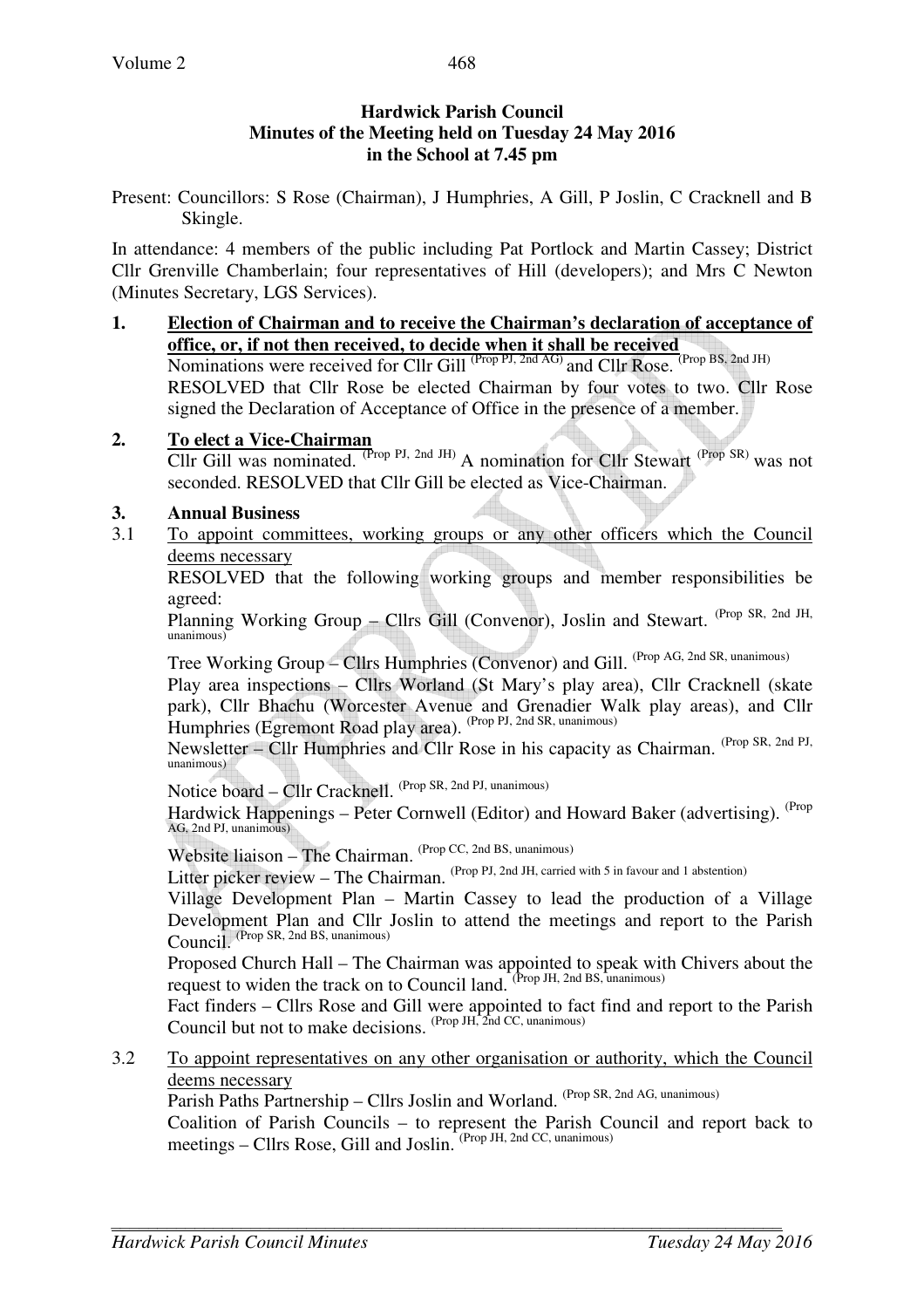Local liaison forum – to represent the Parish Council and report back to meetings – Cllrs Rose, Gill and Joslin. (Prop JH, 2nd CC, unanimous)

Planning Forum - to represent the Parish Council and report back to meetings – Cllrs Rose, Gill and Joslin. <sup>(Prop JH, 2nd CC, unanimous)</sup>

#### **Open public session including reports from the County and District Councillors**

The representatives from Hill outlined their proposals for a development on land to the east of Cambridge Road. There will be a road leading from the development to the old St Neots Road. A plan was shown. The development would include a new sports pavilion, woodland walks, a roundabout and a new road. The proposals were for 235 new houses, offices, car parks, retail and a football pitch. There was an opportunity for questions such as how the School would cope as it was already at capacity. Hill responded that the development would evolve over a period of time (10 years) and the potential impact on local infrastructure. The developers were asked for copies of the plan shown, which will be forwarded to the Clerk. There would be more consultation in the next year or so, Hill will provide further details and the timescale. The Hill representatives were thanked for their presentation and left the meeting.

Pat Portlock showed the litter picking equipment and provided prices. An article has been placed in Hardwick Happenings. The bill for the equipment already purchased will be forwarded to the Clerk, who is to liaise with Pat Portlock.

Martin Cassey had nothing further to report on the Neighbourhood Plan.

District Cllr Chamberlain reported that:

- a discussion on the EU Referendum was taking place on 2 June at 7 pm at Comberton Village Hall.
- An invitation had been sent to Alison Talkington of SCDC to attend next month's meeting to discuss Neighbourhood Planning. Cllr Chamberlain asked that her attendance be deferred until the following meeting.
- The City Deal was seeking to change travel in the area to public transport, by introducing measures such as a resident parking zone, peak congestion control points, workplace parking levey and some timed road closures. The boundary of the scheme would extend to the A14 and would include Addenbrookes.

Cllr Chamberlain was thanked and left the meeting, along with one member of the public.

### **4. To approve apologies for absence**

Apologies had been received from Cllr Worland (out of parish) and Cllr Stewart (health).

### **5. Declaration of interests**

- 5.1 To receive declarations of interests from councillors on items on the agenda and details of dispensations held Cllr Cracknell declared an interest in item 8.2 as a member of HSSC, and the existence of his dispensation to speak.
- 5.2 To receive written and grant any requests for dispensation as appropriate for items on this agenda None.
- **6. To approve the minutes of the previous meeting on 26 April 2016**  RESOLVED that the minutes of the meeting on 26 April 2016 be approved and signed by the Chairman as a true record.  $P_{\text{top}}$  JH,  $2$ <sub>nd</sub> AG, unanimous)

#### **7. To consider resolutions from the Annual Parish Meeting, any applications for funding and the APM's recommendations**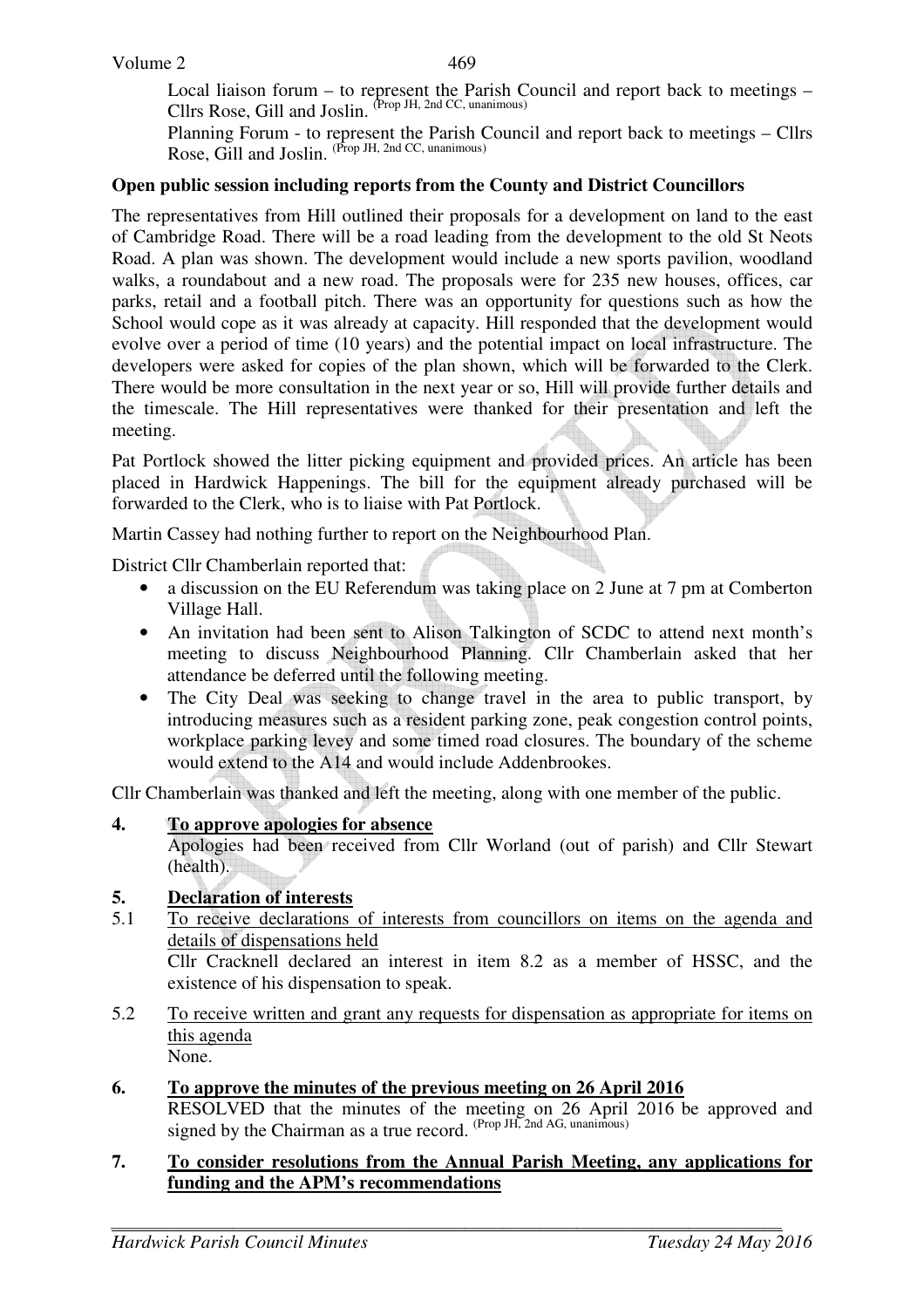RESOLVED to approve a grant of £250.00 for Play Parks, as recommended at the Annual Parish Meeting. (Prop CC, 2nd PJ, unanimous)

RESOLVED to approve in principle a grant of £250.00 to  $3<sup>rd</sup>$  Hardwick Brownies, as recommended at the Annual Parish Meeting. (Prop CC, 2nd PJ, unanimous) RESOLVED to seek paperwork outlining their proposals for a grant of £250.00 before the cheque is released. (Prop AG, 2nd PJ, carried with 3 in favour, 1 against and  $\overline{2}$  abstentions)

## **8. Matters arising and carried forward from the last or previous meetings for discussion/decisions**

- 8.1 (4.3) Resident request for "No cycling" signs at Grenadier Walk to consider response from CCC RESOLVED having considered Cambridgeshire County Council's (CCC) advice that the Traffic Signs Regulations and General Directions (the statutory instrument that details which signs can be used on the highway) only permits the use of 'Cyclist Dismount' signs at a break in a cycle lane, track or route and signs would not
- 8.2 (4.10) To consider the Dyno-Rod survey of the Pavilion drains and also the pond

RESOLVED to note the survey and to return to Dyno-Rod to ask for a recommendation as to the next steps, given that the survey revealed no blockage yet there was still a problem, and consult the Pavilion manager. (Prop CC, 2nd JH, unanimous)

therefore be permitted in this location, and to forward the information to the resident.

- 8.3 (5.2) Evangelical Church Youth Club request for funding RESOLVED, to approve the request from the Evangelical Church for a grant of £595.00 to cover the hire of the Hall for 17 sessions at £14.00 per hour to run a youth club for 10-15 people. (Prop JH, 2nd CC, carried with 5 in favour and 1 abstention)
- 8.4 (7.4) Arrangements for putting up the waymarking signs RESOLVED to defer the matter to the next meeting.
- 8.5 (8.3) RESOLVED to note that streetlight SC12 was still defective despite the attendance of engineers who replaced a relay. Balfour Beatty will send someone else out again.

### **9. Correspondence/communications received**

9.1 Parishioner – future demolition of fire damaged building at 147 St Neots Road, Hardwick

RESOLVED having considered the correspondence from the landlord of the building adjacent to the fire damaged building, given that the Parish Council believed this to be the District Council's responsibility, that the Clerk should pass on the concerns to the SCDC planning department and ask that they be addressed when demolition takes place, namely that the site be left in reasonable order with security and direct access into the site, not through the adjoining property. (Prop SR, 2nd AG, unanimous)

- 9.2 Resident report of damage to play area safety surfacing RESOLVED given that Cllr Humphries had taken a look and that the surfacing was not considered to be dangerous, that no action was required at this time.
- 9.3 Caldecote Parish Council request to borrow Speedwatch equipment for two days RESOLVED to grant permission for Caldecote Parish Council to borrow the equipment subject to it being returned promptly. (Prop SR, 2nd CC, unanimous)
- 9.4 Relate Cambridge request for financial support RESOLVED to respond that the Parish Council is unable to assist.
- 9.5 Local Government Boundary Commission electoral review of Cambridgeshire consultation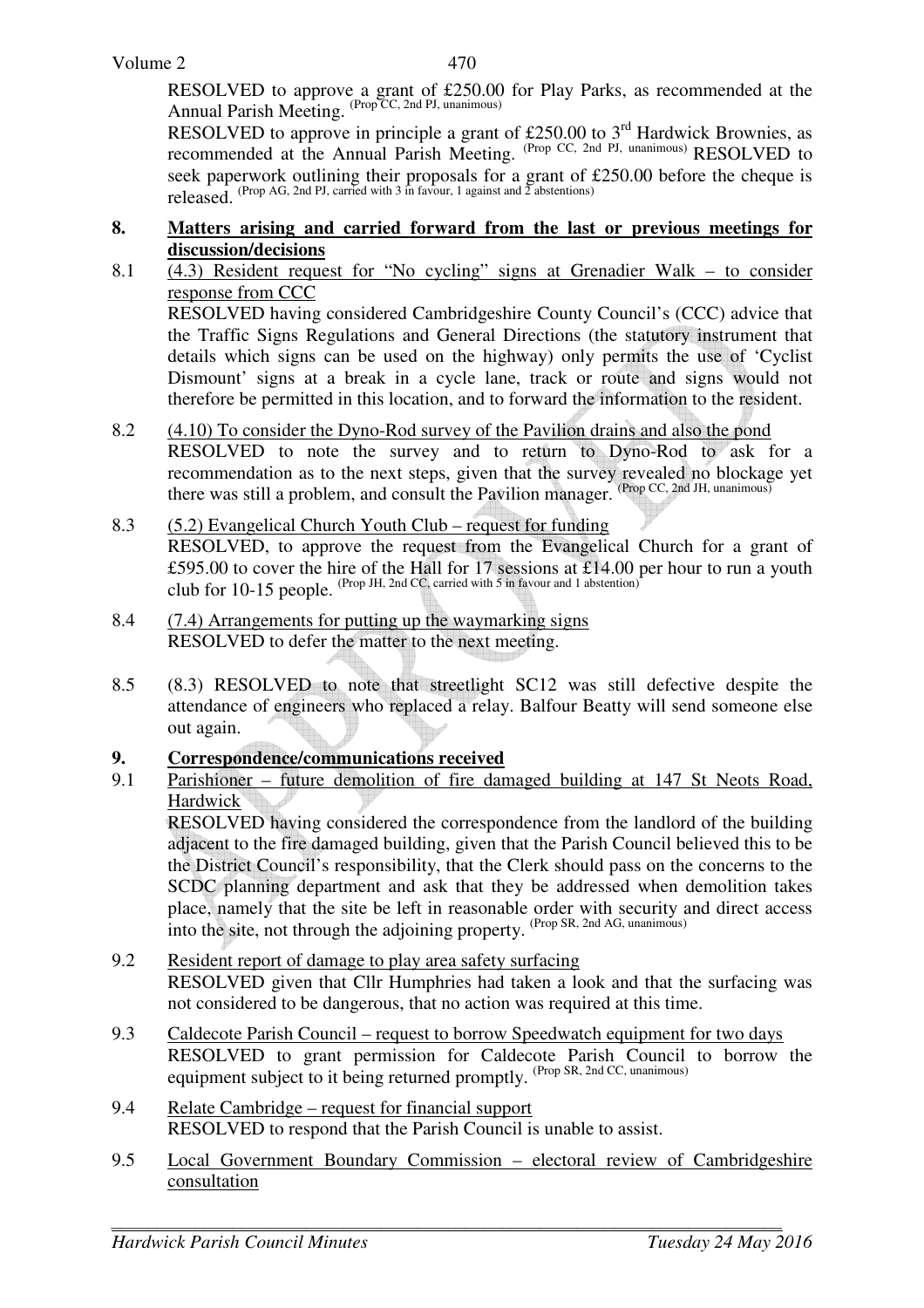Noted.

# **10. Planning Applications and Decision notices and tree works applications**

- 10.1 Planning applications received since the last meeting
- 10.1.1 S/0891/16/FL 46 Ashmead Drive Extension to rear of residential property RESOLVED to recommend approval. (Prop AG, 2nd PJ, unanimous)
- 10.1.2 S/0782/16/FL 4 Lark Rise Erection of a single storey garage and covered patio to side and rear of property and
- 10.1.3 S/0958/16/FL 5 Lark Rise Single storey double garage with workshop/tool store to rear

 RESOLVED, given that the SCDC website was not working and members were unable to view the applications and hence to comment, to ask SCDC to send the papers to Cllr Gill now.

10.1.4 S/1164/16/FL – 8 Main Street – Oak framed cartlodge RESOLVED that the Parish Council had no comments. (Prop AG, 2nd PJ, unanimous)

# 10.2 SCDC Decision Notices Details of planning permissions granted by SCDC or refusal notices since the last

meeting can be viewed on the SCDC Planning Portal at http://plan.scambs.gov.uk/. 10.2.1 S/0559/16/FL – 52 Laxton Avenue – Addition of conservatory to rear of house –

Permission granted.

# 10.3 Tree Works

 RESOLVED to respond to the resident to say that the Council will look into the overhanging trees in Egremont Road before the next meeting.

 RESOLVED with regards to trees at Sudeley Grove/Ashmead Drive to defer this to a future meeting as that the tree survey will identify what has happened following which the residents can be contacted.

# **11. Members reports and items for information only** RESOLVED to receive the Chairman's repor that he had met with Chivers Farm, who have written to the Clerk suggesting they contact a legal adviser and the Church.

# **12. Finance, procedure and risk assessment**

- 12.1 To consider any quotes for urgent work required because of risk None.
- 12.2 To receive play areas and skate park inspection reports including the Rospa report RESOLVED to receive Cllr Humphries's report on the Egremont Road play area. RESOLVED to defer consideration of the RoSPA report to the next meeting, and that each member, including those not present, should be asked to take a look at their play area. (Prop JH, 2nd SR)

# 12.3 To receive the financial report and approve the payment of bills

RESOLVED to receive the financial report and that the invoices and bank statements be checked before the cheques are signed.

RESOLVED that the payments as listed in the finance report should be paid, plus Cambridgeshire Cricket Ltd (Mel Pooley Vertidraining) £400.00, Hardwick Play Parks (fun run) £250.00, 3<sup>rd</sup> Hardwick Brownies (materials and trip) £250.00 (on hold pending receipt of paperwork), Evangelical Church (Youth club) £595.00. <sup>(Prop JH, 2nd</sup> SR, unanimous) It was noted that the salary cheque was for £227.97 not £277.97 as listed in the financial report.

| Salary                          | £227.97 |
|---------------------------------|---------|
| Salary                          | £121.33 |
| <b>CAPALC</b> (Affiliation fee) | £466.12 |
|                                 |         |